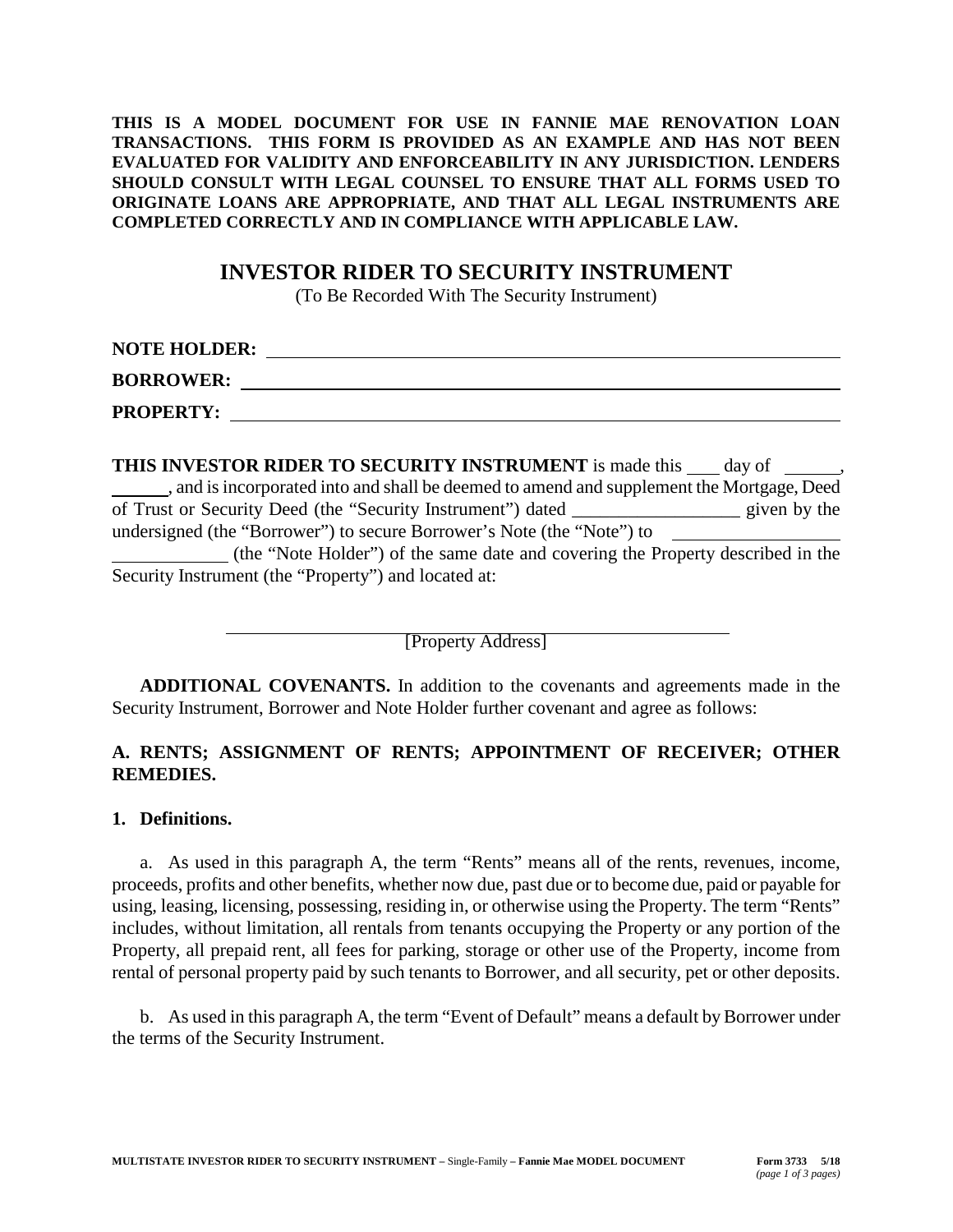### **2. Assignment of Rents; Appointment of Receiver; Other Remedies.**

a. Borrower absolutely and unconditionally sells, assigns and transfers to Note Holder all of Borrower's rights, title and interest in and to Rents, regardless of to whom the Rents of the Property are payable. Borrower authorizes Note Holder or Note Holder's agents to collect the Rents, and agrees that each tenant of the Property will pay the Rents to Note Holder or Note Holder's agents. However, Borrower shall receive the Rents until (i) Note Holder has given Borrower notice of default pursuant to the Security Instrument and (ii) Note Holder has given notice to the tenant(s) that the Rents are to be paid to Note Holder or Note Holder's agent. This assignment of Rents constitutes an absolute assignment and not an assignment for additional security only.

b. If Note Holder gives notice of default to Borrower: (i) all Rents received by Borrower shall be held by Borrower as trustee for the benefit of Note Holder only, to be applied to the sums secured by the Security Instrument; (ii) Note Holder shall be entitled to collect and receive all of the Rents of the Property; (iii) Borrower agrees that each tenant of the Property shall pay all Rents due and unpaid to Note Holder or Note Holder's agents upon Note Holder's written demand to the tenant; (iv) unless applicable law provides otherwise, all Rents collected by Note Holder or Note Holder's agents shall be applied first to the costs of taking control of and managing the Property and collecting the Rents, including, but not limited to, attorney's fees, receiver's fees, premiums on receiver's bonds, repair and maintenance costs, insurance premiums, taxes, assessments and other charges on the Property, and then to the sums secured by the Security Instrument; (v) Note Holder, Note Holder's agents or any judicially appointed receiver shall be liable to account for only those Rents actually received; and (vi) Note Holder shall be entitled to have a receiver appointed to take possession of and manage the Property and collect the Rents and profits derived from the Property without any showing as to the inadequacy of the Property as security.

c. If the Rents of the Property are not sufficient to cover the costs of taking control of and managing the Property and of collecting the Rents, any funds expended by Note Holder for such purposes shall become indebtedness of Borrower to Note Holder secured by the Security Instrument.

d. Borrower represents and covenants that Borrower has not executed any prior assignment of the Rents and has not performed, and will not perform, any act that would prevent Note Holder from exercising its rights under this paragraph A.

e. Note Holder, or Note Holder's agents or a judicially appointed receiver, shall not be required to enter upon, take control of or maintain the Property before or after giving notice of default to Borrower. However, Note Holder, or Note Holder's agents or a judicially appointed receiver, may do so at any time when a default occurs or is continuing. Any application of Rents shall not cure or waive any default or invalidate any other right or remedy of Note Holder. This assignment of Rents of the Property shall terminate when all the sums secured by the Security Instrument are paid in full.

**B. CROSS-DEFAULT.** Borrower's default or breach under any note or agreement including but not limited to the Renovation Loan Agreement relating to the Property, in which Note Holder has an interest, shall be a breach under the Security Instrument and Note Holder may invoke any of the remedies permitted by the Security Instrument.